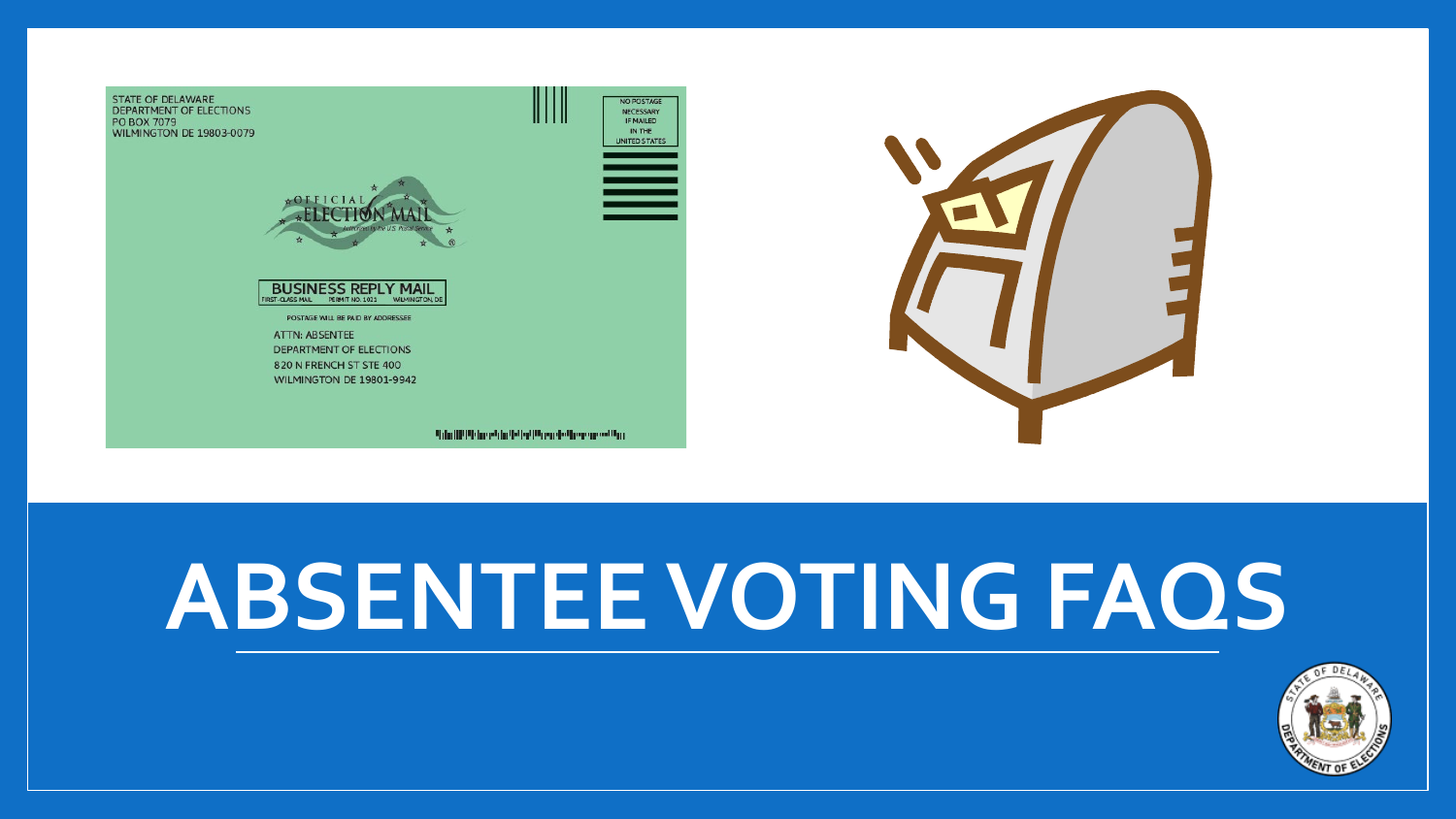#### **1. Can I vote by absentee ballot?**

•Yes, you may vote by absentee ballot if you cannot go to your polling place on Election Day for a reason listed on the Absentee Application, you are in the military, or you live outside the United States.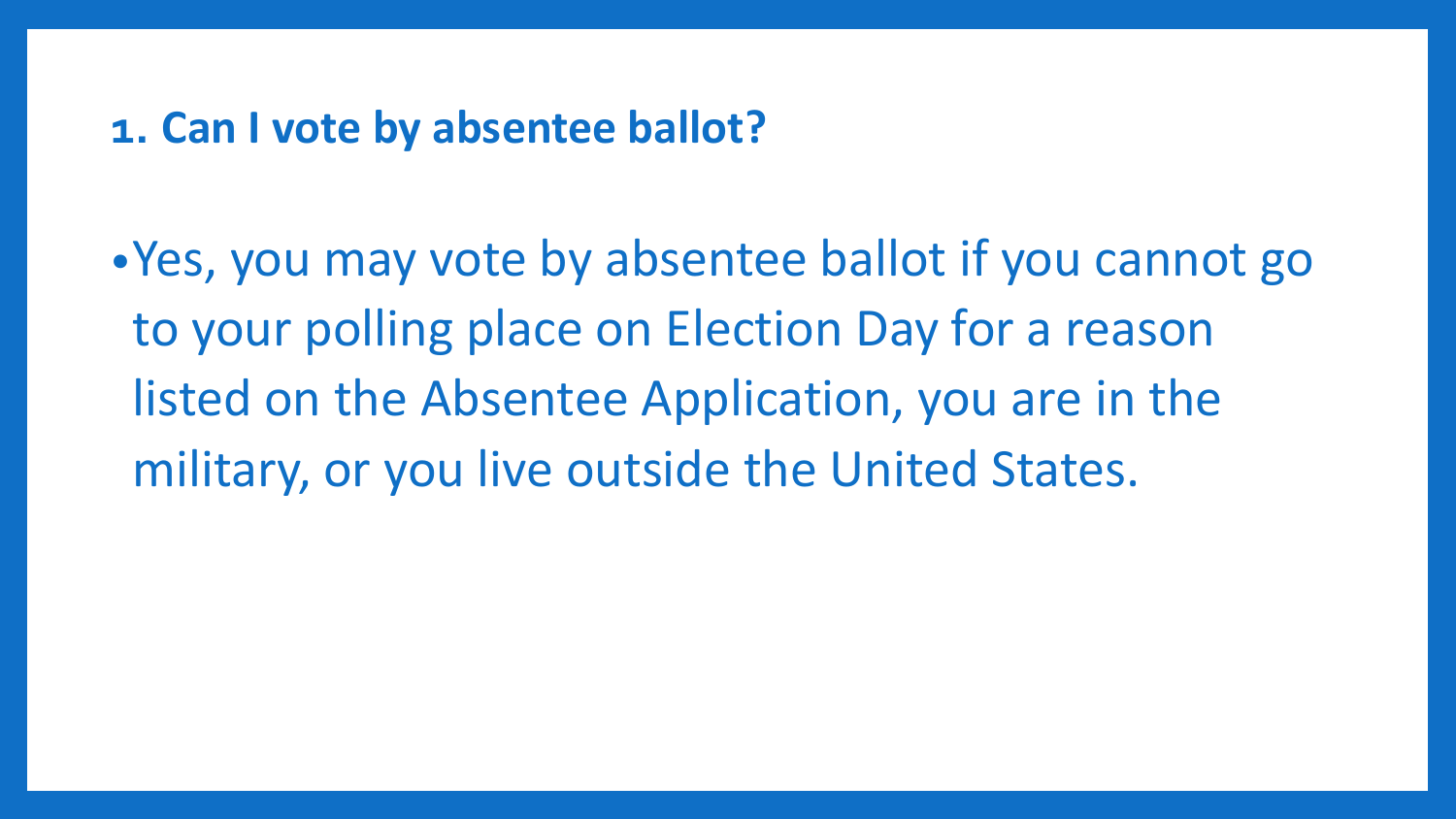#### **2. How can I apply for an absentee ballot?**

•The easiest way to apply for an absentee ballot is at iVote.de.gov, but you can also download a form from our website, email or call requesting a form be mailed/emailed or pick one up at the Elections office.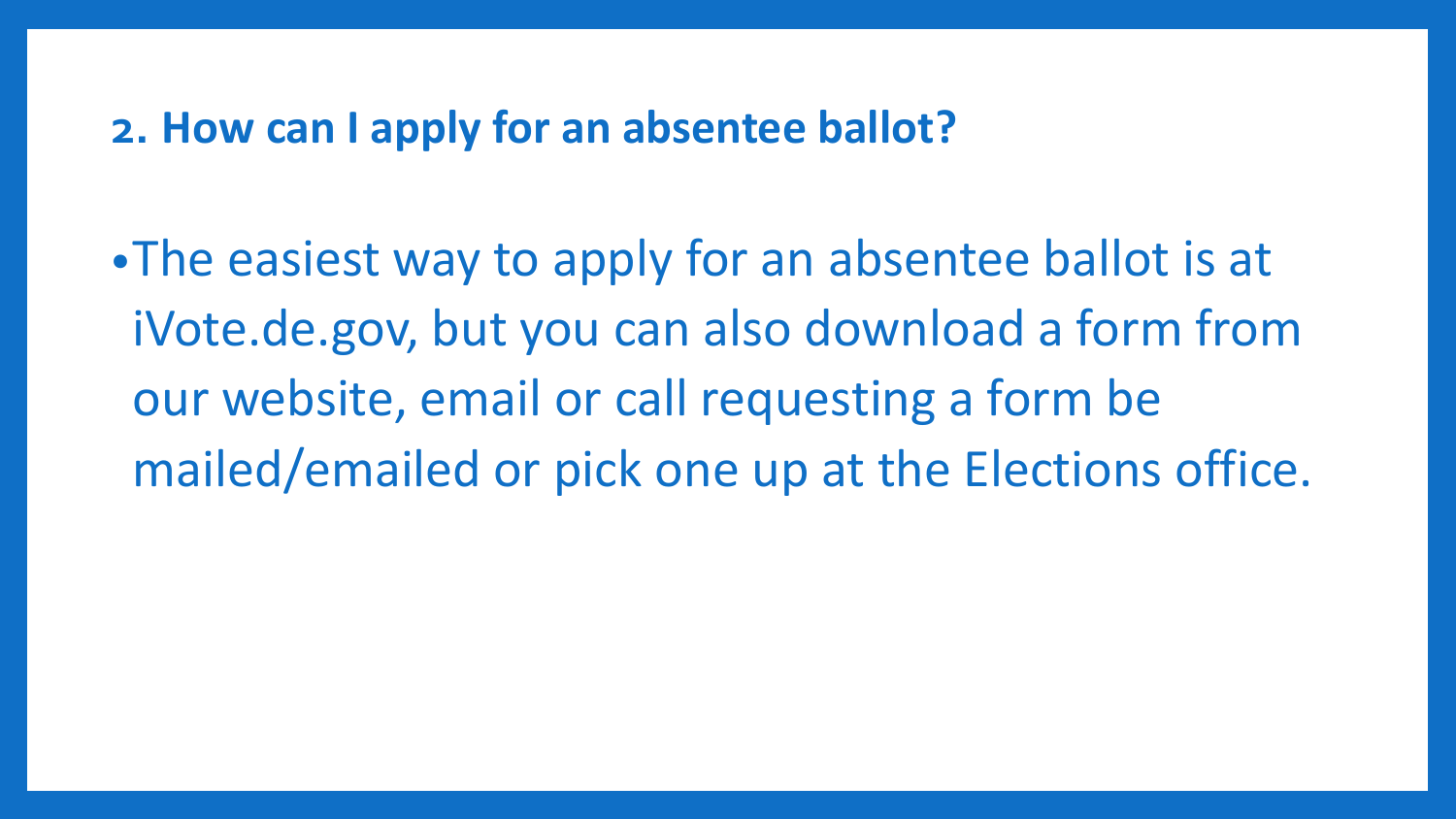## **3. Does my ballot have to be witnessed or notarized?**

•No.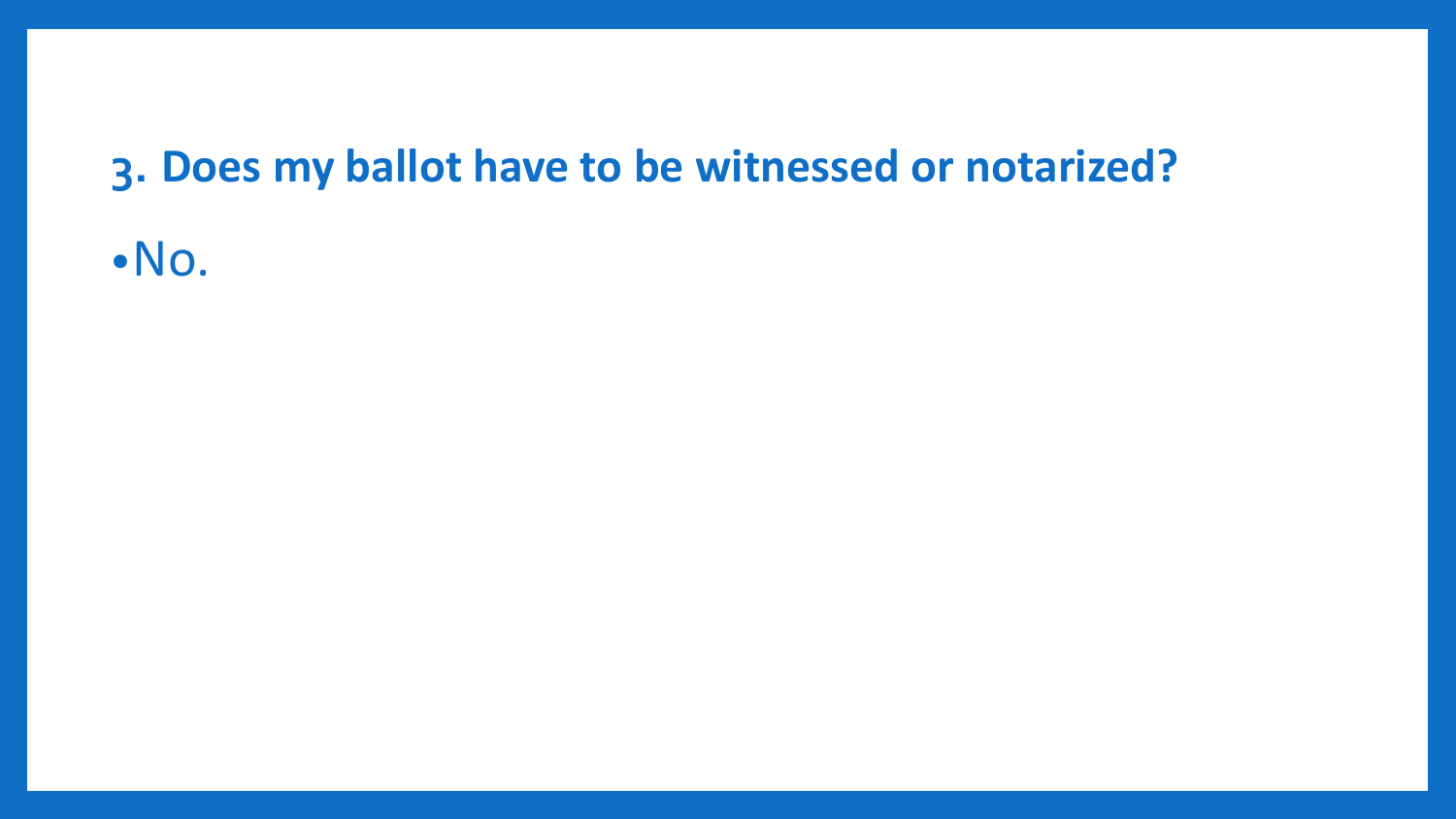### **4. When does the Department of Elections have to receive my ballot for it to be counted?**

•Your ballot must be in the hands of your County's Department of Elections Office by 8 p.m. on election day.